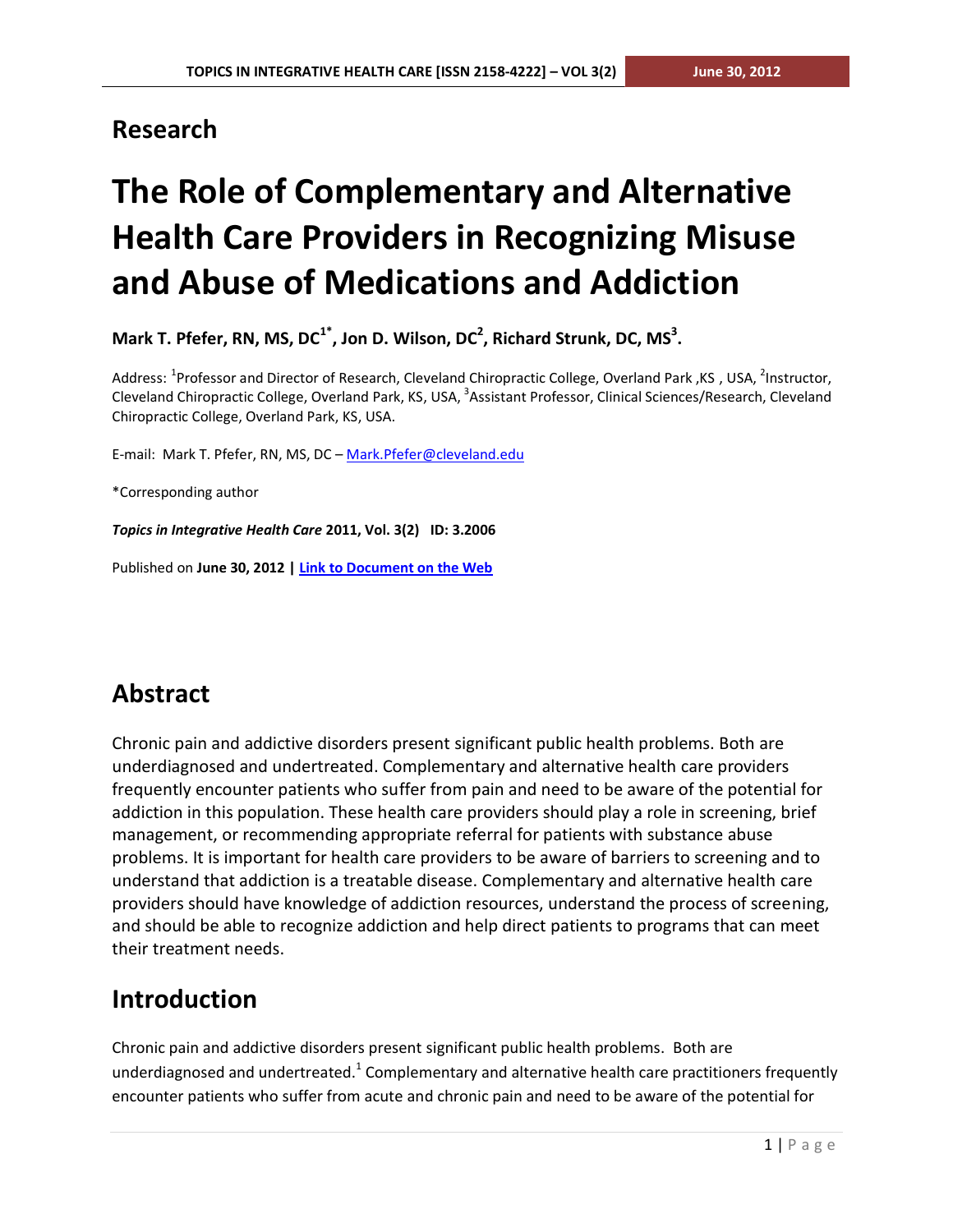addiction in this population. All health care providers need to be able to identify and appropriately manage or co-manage patients with addiction. Drug addiction is a chronic relapsing disorder. Neurobiological changes are the basis for compulsive drug-taking, accompanied by loss of control over drug intake and the emergence of a negative emotional state when access to the drug is blocked.<sup>2,3</sup>

According to current guidelines, opioids should not be used as first-line medications for back pain.<sup>4</sup> Opioid analgesics are an option when used judiciously in patients with acute or chronic low back pain who have severe, disabling pain that is not controlled with acetaminophen and NSAIDs.<sup>4</sup> Because of substantial risk, including aberrant drug-related behavior with long-term use in patients vulnerable or potentially vulnerable to abuse or addiction, potential benefits and harm of opioid analgesics should be carefully weighed before use.<sup>4</sup> In spite of these published guidelines, a recent study demonstrated that there were high rates (80%) of opioid use for mechanical low back pain among patients treated by their family physicians.<sup>5</sup> Substance use disorders are common in patients taking opioids for back pain and aberrant medication-taking behavior occurs in up to 24% of cases.<sup>6</sup> Although the relationship between alcohol and pain has been less studied, alcohol use disorders are also prevalent among chronic pain patients.<sup>1</sup>

Dramatic shifts have been seen in opiate overdose demographics in recent years. Rates of hospital admissions for prescription opiate overdosage from 1993 to 2007 far exceeded heroin overdoses, rising by as much as 291%. The shift included a sharp increase in admission of whites and middle-aged women.<sup>6</sup> Prescription opioids used for pain management may make a substantial contribution as a source of overused and abused substances.<sup>7</sup> Evidence supports that during opioid treatment for severe or short-term pain, addiction arises rarely. However, when opioids are extended to patients with chronic pain, compulsive opioid seeking and addiction arising directly from opioid treatment of pain become more visible.<sup>8</sup>

Screening and brief intervention has been shown to decrease the frequency of alcohol and drug abuse, reduce the risk of trauma and increase the percentage of patients who enter substance abuse treatment, according to the U.S. Substance Abuse and Mental Health Services Administration.<sup>9</sup> According to SAMHSA, more than one million Americans meet the medical definition of alcohol or drug abuse, but about 94% of them are unaware that they need help and have not sought treatment. Screening and brief intervention is an ideal way to reach those at risk and provide options to initiate therapeutic intervention.

# **Screening**

Health care providers should ask detailed questions about drug use including current prescription medications as well as use of non-prescribed drugs. Questions about alcohol and other drug use are most appropriately asked as part of the history of personal habits, such as smoking, coffee and soda drinking. Questions should be asked openly and in a non-judgmental way to avoid engendering defensiveness on the part of the patient. Prior to attempting to assess or discuss a patient's alcohol or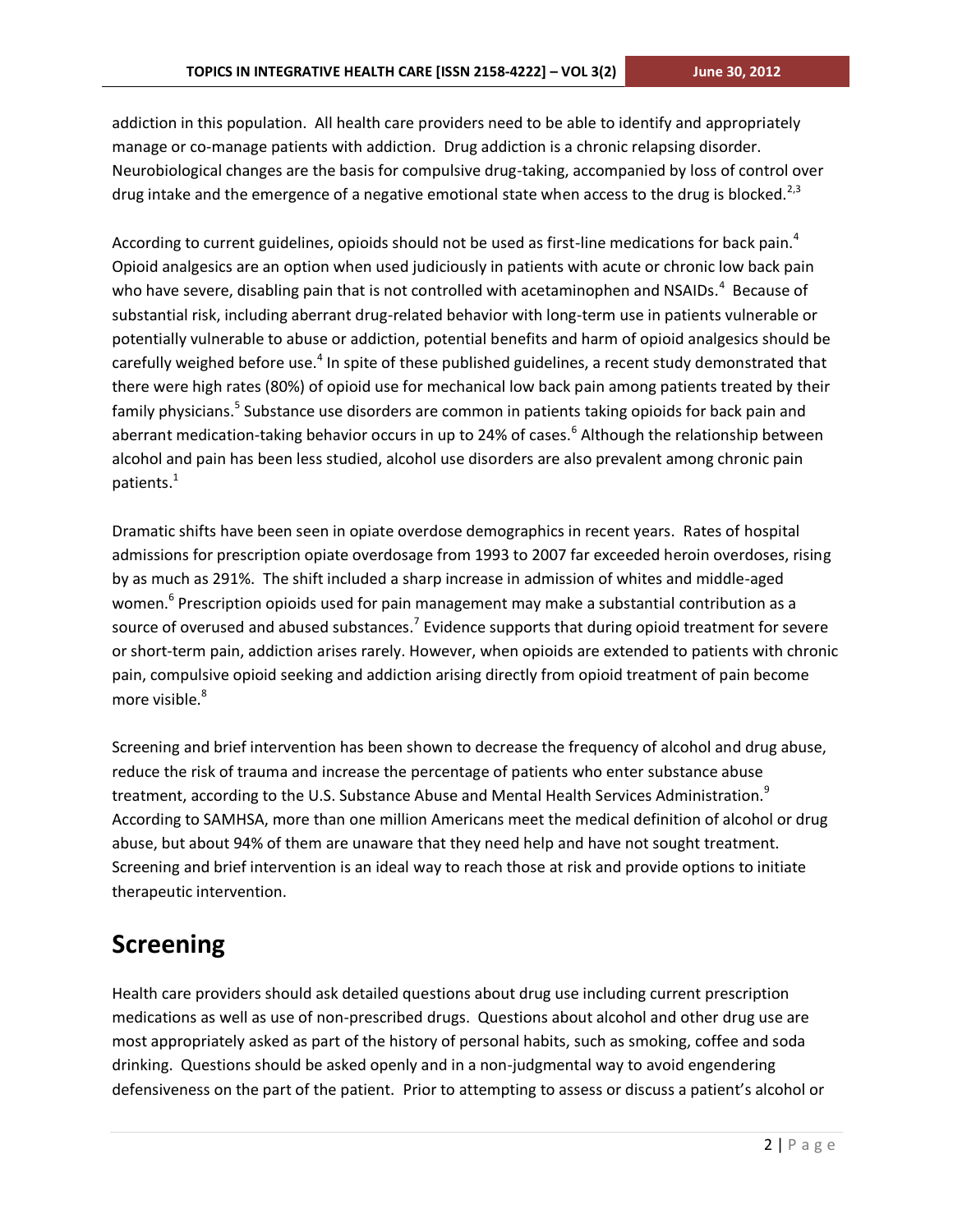drug use, the clinician should attempt to establish rapport and trust with the patient.<sup>10</sup> Assessing adolescents for alcohol and other drug problems is particularly challenging.

It is unclear how many complementary and alternative health care practitioners ask about alcohol and drug use but they should ask specific questions about quantity and frequency of tobacco, alcohol, and drug use. Unhealthy alcohol and drug use is prevalent but under-diagnosed in primary care settings and practice guidelines recommend universal screening. The single screening question recommended by the National Institute on Alcohol Abuse and Alcoholism was found to accurately identify unhealthy alcohol use in a sample of primary care patients.<sup>11</sup> The sensitivity and specificity of this single question was comparable to that reported for longer instruments in other studies. Patients should be asked "How often in the past year have you had more than **4** drinks on a single occasion (more than **3** drinks for women)? Some patients who report even one occurrence to this single question may have severe alcohol use disorders requiring referral to substance abuse treatment, while those who consume excessive amounts of but have not experienced severe health or interpersonal problems would benefit from brief intervention by the primary care provider.

*Drug Abuse Screening.* The National Institute on Drug Abuse (NIDA) provides an online Quick Reference Guide, Screening for Drug Use in General Medical Settings [\(www.drugabuse.gov\)](http://www.drugabuse.gov/). This publication provides a rationale for screening in general medical settings including identifying drug users early, enhancement of health care outcomes, and improving linkages between primary and secondary health care services and specialty drug and alcohol treatment services. The patient should be asked during screening if any of the mentioned following substances have been used during their lifetime. Recommended screening questions include asking the patient about past substance use including use of tobacco, alcoholic beverages, cannabis, cocaine, prescription stimulants, methamphetamine, inhalants, sedatives and sleeping pills, hallucinogens, street opioids, prescription opioids, or other substances.

If the patient reports no lifetime drug use then the provider should reinforce abstinence and screening is complete. If a patient reports lifetime use of one or more substances then additional questions should be asked. Additional information should be obtained as to use of substances recently (especially within the past 3 months) and information about friends or relatives expressing concern about use, attempts or failures to control or stop using, and a question about history of drug use by injection.

*Tobacco and Alcohol Use Screening.* Tobacco and alcohol use reported within the last 3 months should prompt the health care provider to ask more detailed questions about frequency and quantity. Any current use of tobacco places the patient at risk so advice should be given about quitting. Reported use of alcohol within the last 3 months should prompt use of the Single Screening Question.<sup>11</sup> A negative answer prompts encouragement of the patient to stay within these limits. The patient should be considered an at-risk drinker if there are reports of one or more times of heavy drinking within the last year and intervention is recommended. The patient should be encouraged to talk openly about alcohol use and any concerns it may raise and screening should repeated annually.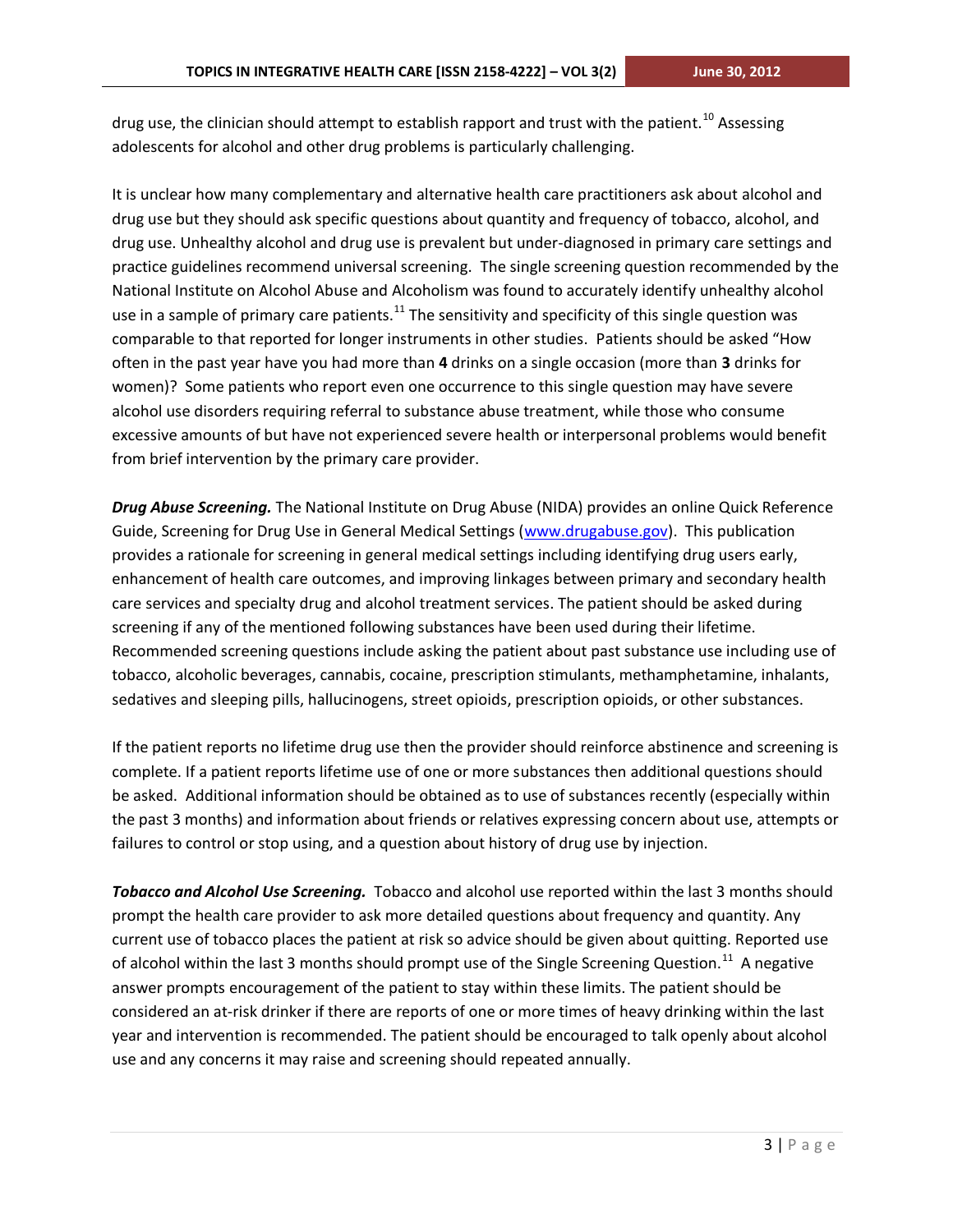Aside from tobacco and alcohol, a risk level for each substance should be determined and appropriate intervention should follow. The health care provider should provide advice related to the patient's drug use and should assess the patient's readiness to change. Help should be offered based upon the patient's readiness to change and the health care provider should refer patient for specialty assessment and/or drug treatment if necessary.

# **Management Approaches**

More than two thirds of people with addiction see a primary care or urgent care physician every 6 months, and many others are regularly seen by other medical specialists, including visits to complementary and alternative health care providers.<sup>12,13</sup> These physicians are therefore in a prime position to help patients who may have drug abuse problems by recognizing and diagnosing the addiction.<sup>13</sup> In spite of a reluctance to discuss addiction issues with patients, there have been advancements in understanding the nature of addiction and ways to effectively intervene and manage these conditions.<sup>13</sup>

The National Institute on Drug Abuse guidelines (see **Table 1**) emphasizes that addiction treatment can be effective and should be tailored to the specific needs of the individual patient. It should also be emphasized that the best treatment programs are multidimensional, including both behavioral and pharmacological treatments. The NIDA guide, *Principles of Drug Addiction Treatment* (NIDA) provides information for both health care providers and the general public to understand effective treatment approaches, based upon 2 decades of scientific research. Taken from this guide, the 13 major principles of effective drug addiction treatment are:

- 1. No single treatment is appropriate for all individuals.
- 2. Treatment needs to be readily available.
- 3. Effective treatment attends to multiple needs of the individual, not just his/her drug use.
- 4. An individual's treatment and services plan must be assessed continually and modified as necessary to ensure that the plan meets the person's changing needs.
- 5. Remaining in treatment for an adequate period of time is critical for treatment
- 6. Counseling and other behavioral therapies are critical components of effective treatment for addiction.
- 7. Medications are an important element of treatment for many patients, especially when combined with behavioral therapies.
- 8. Addicted or drug-abusing individual with coexisting mental disorders should have both disorders treated in an integrated way.
- 9. Medical detoxification is only the first stage of addiction treatment and by itself does little to change long-term drug use.
- 10. Treatment does not need to be voluntary to be effective.
- 11. Possible drug use during treatment must be monitored continuously.
- 12. Treatment programs should provide assessment for HIV/AIDS, hepatitis B and C, tuberculosis and other infectious diseases, and counseling to help patients modify or change behaviors that place themselves or other at risk of infection.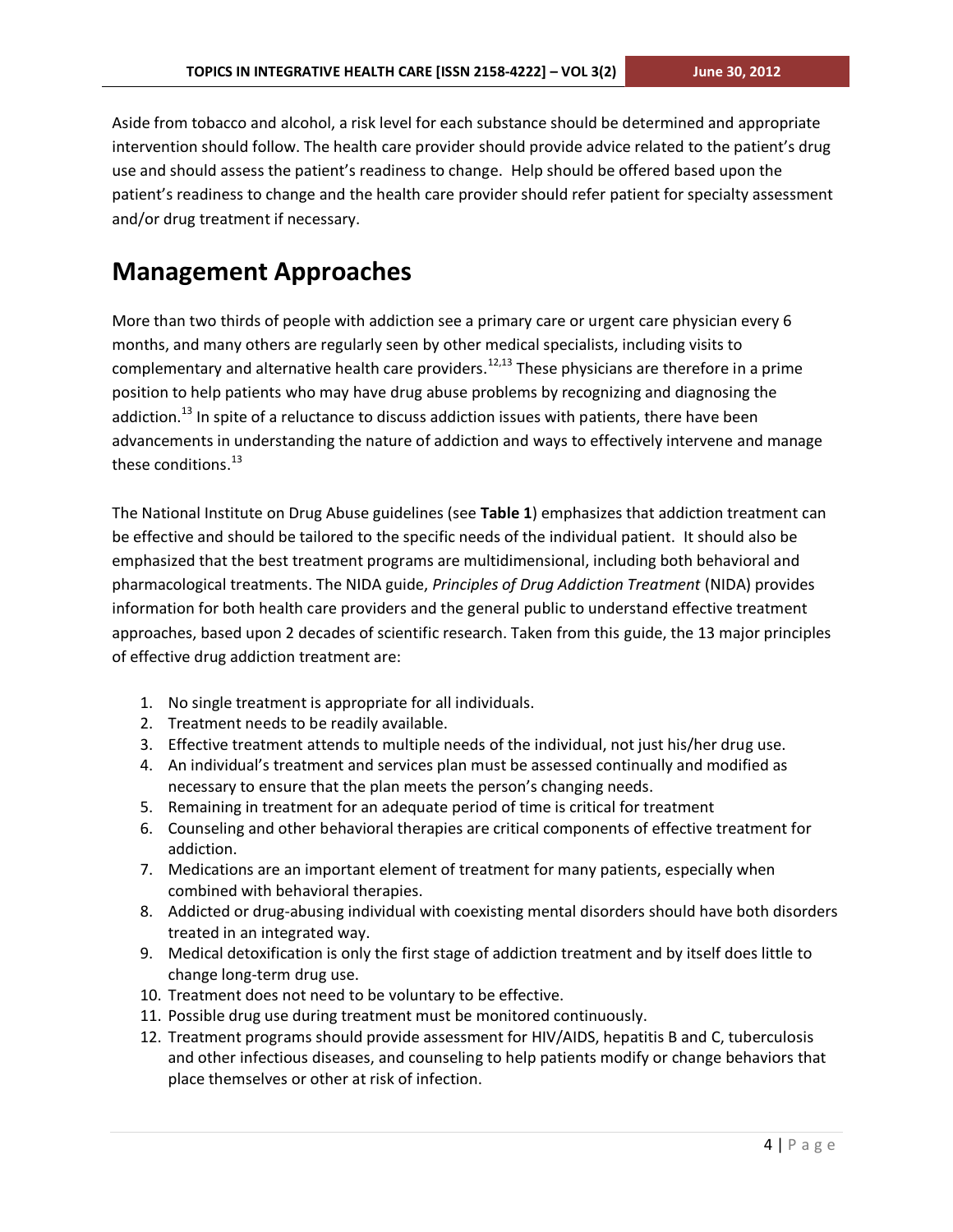13. Recovery for drug addiction can be a long-term process and frequently requires multiple episodes of treatment.

#### **Table 1. Resources for health care professionals**

#### NIDAMED

<http://www.drugabuse.gov/NIDAMED>

World Health Organization – The ASSIST Project [http://www.who.int/substance\\_abuse/activities/assist/en/index.html](http://www.who.int/substance_abuse/activities/assist/en/index.html)

Substance Abuse and Mental Health Services Administration SBIRT Web site <http://www.samhsa.gov/prevention/sbirt/>

NIAAA's Helping Patients Who Drink Too Much: A Clinician's Guide [http://pubs.niaaa.nih.gov/publications/Practitioner/CliniciansGuide2005/clinicians\\_guide.htm](http://pubs.niaaa.nih.gov/publications/Practitioner/CliniciansGuide2005/clinicians_guide.htm)

SAMHSA's Treatment Facility Locator <http://findtreatment.samhsa.gov/>

NIDA's National Drug Abuse Treatment Clinical Trials Network List of Associated Community Treatment Programs <http://www.drugabuse.gov/CTN/ctps.html>

AHRQ's Helping Smokers Quit: A Guide for Clinicians <http://www.ahrq.gov/clinic/tobacco/clinhlpsmksqt.htm>

USPSTF. *Guide to Clinical Preventive Services.* Washington, DC: Agency for Healthcare Research and Quality (AHRQ); 2010.

### **Ethical and Legal Issues**

Health care providers may be reluctant for a variety of reasons to ask questions about substance abuse and intervene with patients suffering from substance abuse. Barriers include time constraints, concerns about liability, inadequate training, lack of awareness for positive outcomes of intervention and treatment, and lack of awareness of specialized treatment resources available in their communities.<sup>14</sup> Confidentiality should be strongly assured during consultation as, without this assurance, patients might be less likely to seek care and be honest about substance abuse problems, thus making appropriate care difficult or impossible.<sup>15</sup> Some confidential care for drug and alcohol abuse is protected specifically by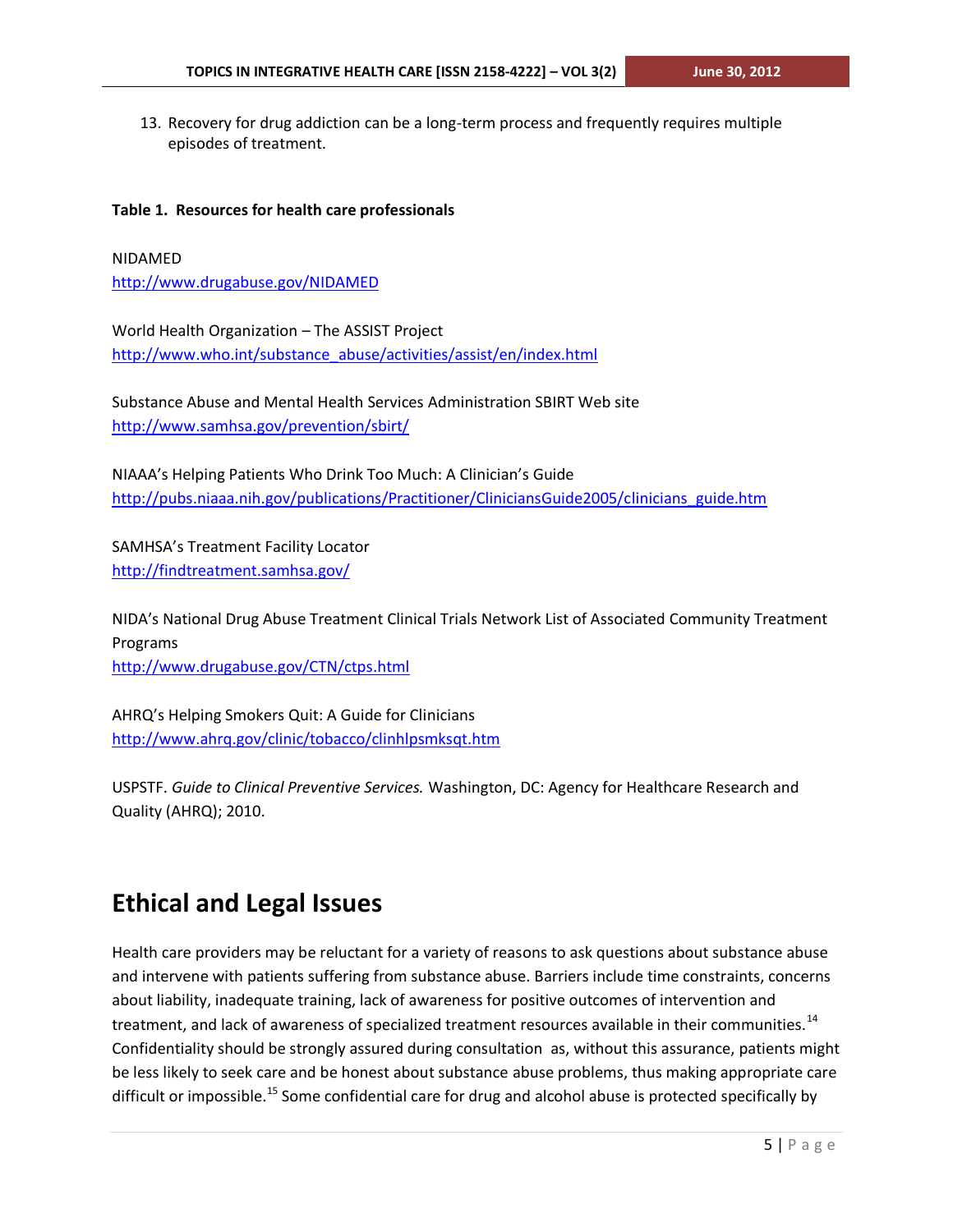state and federal laws, so it is incumbent on the practitioner to know their state's statutes, especially in regard to juveniles. Currently more than 35 states specifically give juveniles the right to obtain alcohol or other drug treatment without requiring parental consent.<sup>15</sup> Federal and state rules also specify that information about a minor patient in a drug or alcohol treatment program can only be released with the patient's written and informed release, but the health care professional should be aware that specific planned destructive behavior or self-destructive behavior (suicide) should be evaluated as a potential for parental notification or notification of legal authorities. $^{15}$ 

# **Conclusion**

Patients with alcohol and drug dependence are often underrecognized and undertreated. Complementary and alternative health care providers should play a role in screening, brief management, or recommending appropriate referral for patients with substance abuse problems. It is important for health care providers to understand that addiction is a treatable disease. Complementary and alternative health care providers should have knowledge of addiction resources, understand the process of screening and should be able to recognize addiction and help direct patients to programs that can meet their treatment needs.

#### **References**

1. Modesto-Lowe V, Brooks D, Freedman K, Hargus E. Addiction and chronic pain: diagnostic and treatment dilemmas. *Conn Med* 2007;7(13):139-44.

2. Koob G, Kreek MJ. Stress, dysregulation of drug reward pathways, and the transition to drug dependence. *Am J Psychiatry* 2007;164:1149-1159.

3. Koob GF. The neurobiology of addiction: a neuroadaptational view relevant for diagnosis. *Addiction* 2006;101:23-30.

4. Chou R, Qaseem A, Snow V, et al. Diagnosis and treatment of low back pain: a joint clinical practice guideline from the American College of Physicians and the American Pain Society. *Ann Intern Med* 2007;147(7):478-491.

5. Bishop PB, Quon JA, Fisher CG, Dvorak M. The chiropractic hospital-based interventions research outcomes study: a randomized controlled trial on the effectiveness of clinical practice guidelines in the medical and chiropractic management of patients with acute mechanical low back pain. *Spine J* 2010;10:1055-1064.

6. Martell BA, O'Connor PG, Kerns RD, Becker WC, Morales KH, Kosten TR, Fiellin DA. Systematic review: opioid treatment for chronic back pain: prevalence, efficacy, and association with addiction. *Ann Intern Med* 2007; 146(2):116-27.

7. Kline AT, Smith MY, Haddox JD. Abuser-reported sources of illegally obtained opioid medications. *Proceedings of the American Pain Medicine 23rd Annual Meeting* 2007; New Orleans, Louisiana. Abstract 104.